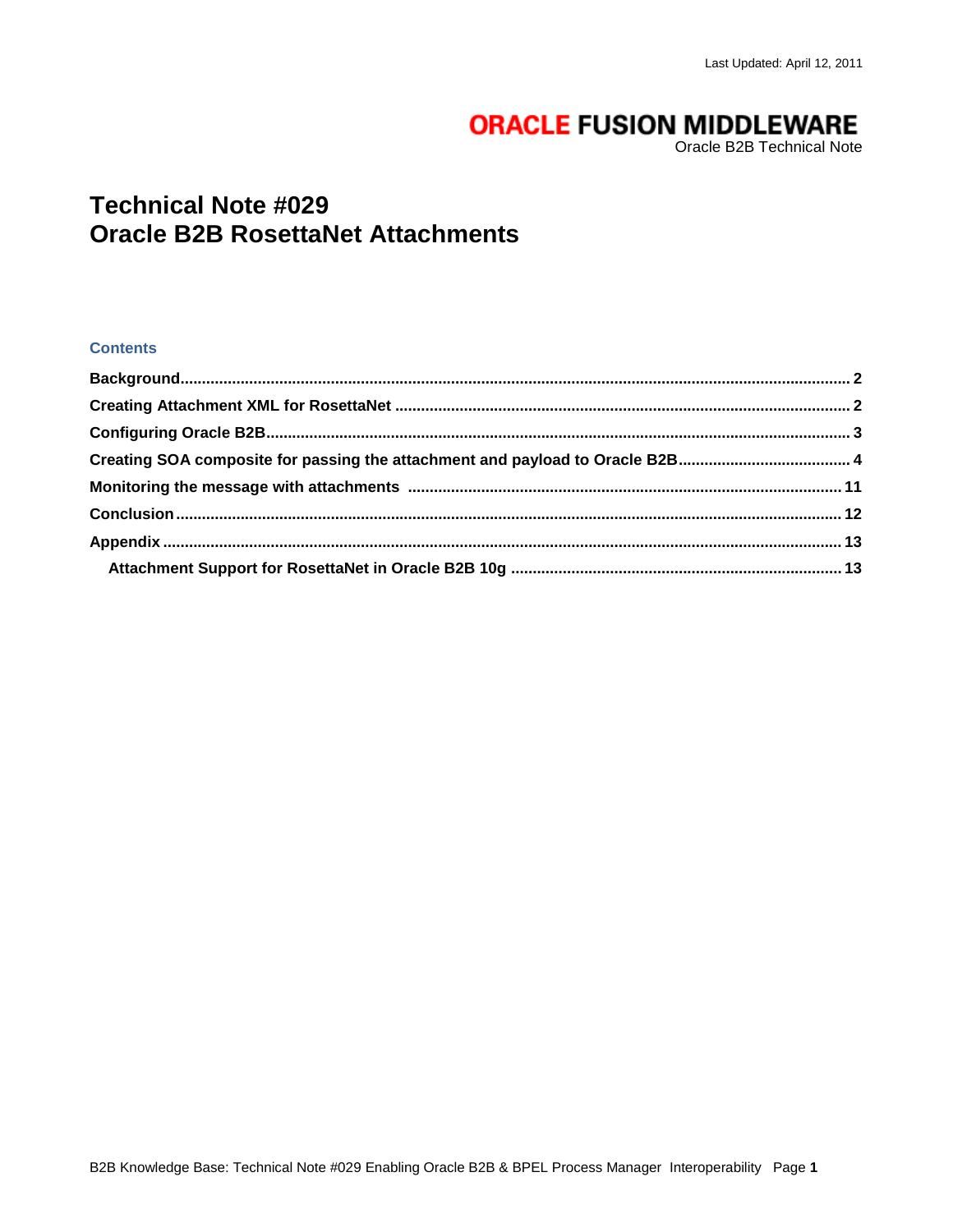## <span id="page-1-0"></span>**Background**

This tech note explains how to enable the attachment support for RosettaNet protocol in Oracle B2B 11g. It will explain how to create the attachment XML, the configuration required in Oracle B2B, how to pass the payload and attachment from the SOA Composite to Oracle B2B using JMS, and how to monitor and verify the attachments using the EM console and B2B reports.

## <span id="page-1-1"></span>**Creating Attachment XML for RosettaNet**

This process is same as in Oracle B2B 10g (see Appendix: Attachment Support for RosettaNet in Oracle B2B 10g for more information). The attachment XML must adhere to the following DTD:

<!ENTITY % common-attributes "id CDATA #IMPLIED" > <!ELEMENT B2BAttachment (Attachment\*)> <!ELEMENT Attachment (#PCDATA) > <!ATTLIST Attachment Type CDATA #REQUIRED ID CDATA #REQUIRED Encoding CDATA #REQUIRED Description CDATA #IMPLIED FileName CDATA #IMPLIED>

I created a XML based on above DTD which looks like -

<?xml version="1.0" encoding="UTF-8"?> <B2BAttachment> <Attachment ID="123456" Type="text/plain" Encoding="none" Description="Description">Fisrt Text Attachment</Attachment> <Attachment ID="123457" Type="text/plain" Encoding="none" Description="Description">Second Test Attachment</Attachment> <Attachment ID="123457" Type="application/pdf" Encoding="base64" Description="Description" FileName="OrderBill.pdf">file:///C:/b2bfile/OS/attachment/out/OrderBill.pdf</Attachment> </B2BAttachment>

There are three attachments included in this attachment XML:

i) A text attachment with content "First Text Attachment"

ii) Another text attachment with content "Second Test Attachment"

iii) A binary attachment (PDF) which is stored in file system in file "C:/b2bfile/OS/attachment/out/OrderBill.pdf"

Make sure to add "*Type*" and "*Encoding*" attributes correctly for all the attachments. Here "*Type*" attribute refers to MIME type and "*Encoding*" attribute refers to *Content-Transfer-Encoding*. I saved this attachment XML to directory "*C:/b2bfile/OS/attachment/out*". From this directory, composite will read the attachment XML and populate the attachment header.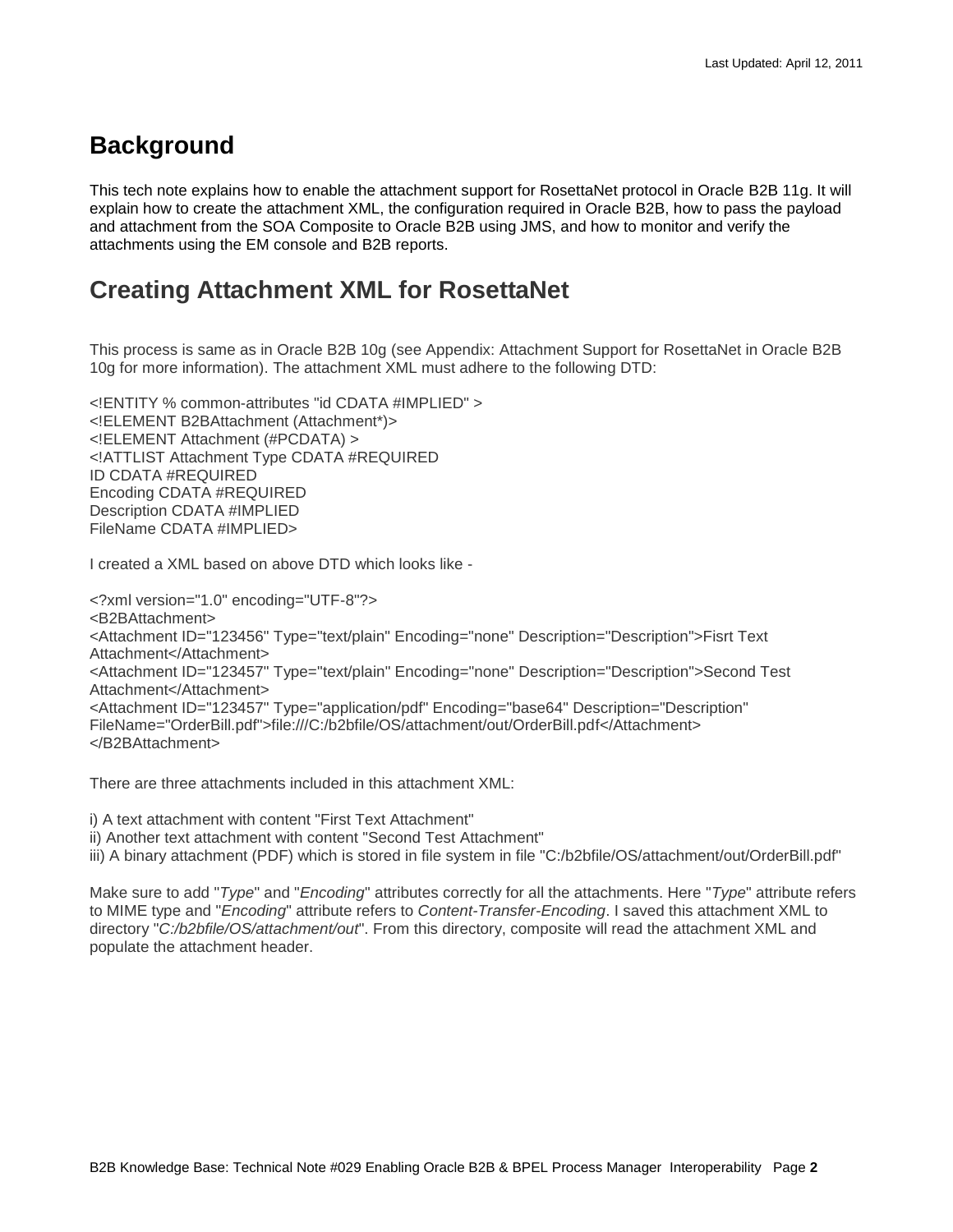| File<br>Edit<br>View           | Help<br>Tools<br>Favorites           |                                            |                   |
|--------------------------------|--------------------------------------|--------------------------------------------|-------------------|
| Back $\cdot$ $\circ$<br>$-15$  | Search                               | $\boxed{m}$ $\cdot$ $\boxed{c}$<br>Folders |                   |
| Address <sup>1</sup><br>Name < | C:\b2bfile\OS\attachment\out<br>Size | Type                                       | Date Modified     |
|                                |                                      | Adobe Acrobat Doc                          | 3/23/2011 8:54 PM |

## <span id="page-2-0"></span>**Configuring Oracle B2B**

The first step is to create a RosettaNet agreement between the trading partners and deploy the agreement. This note assumes that you are already familiar with how to create a RosettaNet agreement as shown below:

|                                                        | 3=3 RNIF_O_M_3A4_0200_PO_Agr          |                     |                          |                               |                    |                 | Save Valdate Deploy Export |  |
|--------------------------------------------------------|---------------------------------------|---------------------|--------------------------|-------------------------------|--------------------|-----------------|----------------------------|--|
|                                                        |                                       | A<br>OracleServices | PurchaseOrderRequest_Def |                               | å<br>Marketing     |                 |                            |  |
| Details                                                |                                       |                     |                          |                               |                    |                 |                            |  |
|                                                        | " Agreement 1d   0:0F_0_M_3A4_0200_PO |                     |                          | Start Date                    |                    | 码               |                            |  |
|                                                        | Neter Boston or tax cool PD War       |                     |                          | <b>End Date</b>               |                    | tè.             |                            |  |
|                                                        | Description PIP3A4 using RNF          |                     |                          | Calcut                        |                    | v Calout Detais |                            |  |
|                                                        |                                       | Valdate El          |                          |                               |                    |                 |                            |  |
|                                                        |                                       |                     |                          |                               |                    |                 |                            |  |
| <b>Agreement Parameters</b><br><b>C</b> OracleServices |                                       |                     |                          | & Harketinc                   |                    |                 |                            |  |
| $\check{\phantom{a}}$<br>Chiennel                      |                                       |                     |                          | Channel MLStdF_0200_Channel M |                    |                 |                            |  |
|                                                        |                                       | $+ x$               |                          | Identifiers                   |                    | $+3$            |                            |  |
| Identifiers<br>Yokie<br>Type<br>bus.<br>123455799      |                                       |                     |                          | Type<br><b>DUMS</b>           | sake.<br>987654321 |                 |                            |  |

As you can see the agreement "RNIF\_O\_M\_3A4\_0200\_PO\_Agr" has two participants – OracleServices (Host TP) and MarketInc (Remote TP). OracleServices is sending a PIP 3A4 PurchaseOrderRequest to MarketInc using this agreement.

Now we need to configure Oracle B2B for attachments.

By default Oracle B2B supports the following MIME types:

*text/plain : image/jpeg: text/xml : application/xml : application/octet-stream : application/EDIFACT : application/EDI-X12 : application/jpg : application/gzip : application/x-gzip : application/pkcs7-signature*

If you need support for any additional MIME type then you have to add it in Oracle B2B configuration using the B2B UI.

For example, to support "application/pdf" to send PDF as attachment, we need to add it in Oracle B2B configuration. This can be done as follows:

Login to Oracle B2B console, navigate to Administration --> Configuration and in "Miscellaneous" section add "application/pdf" in "Additional MIME Types"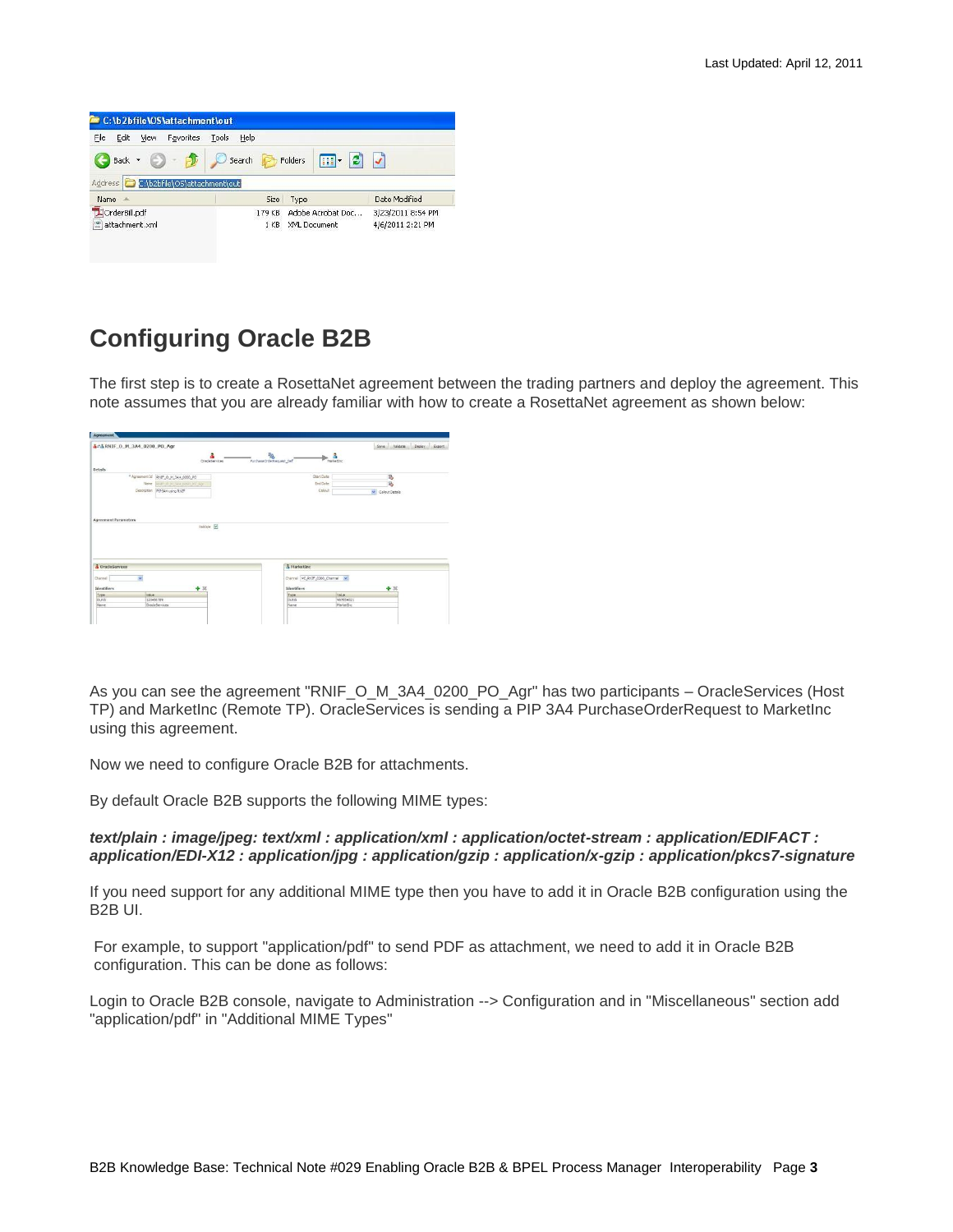| ORACLE B2B                                                                                                                                                                 |                                                                                             |                                             |                                                                                                     |                                                                                        |                                                                                                                            | Administration Partners Reports Metrics Help |
|----------------------------------------------------------------------------------------------------------------------------------------------------------------------------|---------------------------------------------------------------------------------------------|---------------------------------------------|-----------------------------------------------------------------------------------------------------|----------------------------------------------------------------------------------------|----------------------------------------------------------------------------------------------------------------------------|----------------------------------------------|
| Import/Export Document<br>Depky                                                                                                                                            | Types Batch<br>Manage Deployments                                                           | Downtime Callout Purge<br>Listening Channel | Configuration                                                                                       |                                                                                        |                                                                                                                            |                                              |
| <b>El Acknowledgment</b>                                                                                                                                                   |                                                                                             |                                             | E Hiscellaneous                                                                                     |                                                                                        |                                                                                                                            |                                              |
| Functional Ack Handled by 826<br>Functional Ack internal or poerties<br>Nettfy Inbound Recept Adis<br>Notify Inbound Functional Azis                                       | bue<br>false<br>false<br>false                                                              |                                             | Default Trading<br>Restruct<br><b>Ignore Correlation</b><br>ASSitional MINE<br>Types<br>Log Payload | faise<br>application locf<br>false                                                     | Reconnect on Error<br><b>HTTP Header</b><br>Delmiter<br>Treat Reply To<br>message as<br>Request<br>Generic Message<br>Type | false<br>$\equiv$<br>false<br>false          |
| El Miscellaneous (continued)                                                                                                                                               |                                                                                             |                                             | E Non Purgeable                                                                                     |                                                                                        |                                                                                                                            |                                              |
| Outbound<br>$\circ$<br>Dispetither Count<br>$\overline{\mathbb{Q}}$<br><b>Inbound Dispatcher</b><br>Count<br>Auto Stack Handler<br>false<br>Auto Stack Handler<br>Interval | Partei Batch<br>Commit Size<br>Exception Queue<br>Enable BAM<br><b>BAM Polling Interval</b> | $\overline{\phantom{a}}$<br>false<br>s      |                                                                                                     | Use JMS Queue as default<br>true<br>Calout Directory<br>SMTP Host<br>Webservice Policy | C:\b2bcalloutde                                                                                                            |                                              |

On the same page, set the "Use JMS Queue as default" to "true" so that B2B can start polling the default JMS queue (B2B\_OUT\_QUEUE) instead of the default AQ (IP\_OUT\_QUEUE) for messages.

If Oracle B2B is receiving the RN document with attachment then you need to add a property "b2b.AttachmentInboundDirectory" as described in B2B User Guide This property will hold the absolute directory name where incoming attachments will be stored. Make sure to restart the B2B server(s) after adding this property.

### <span id="page-3-0"></span>**Creating SOA composite for passing the attachment and payload to Oracle B2B**

Create a SOA composite to pass the message to Oracle B2B.

In JDeveloper create a SOA application and create a SOA project with an empty composite.

Drag the File Adapter into "Exposed Services" section of the composite and configure it for picking up 3A4 PurchaseOrderRequest from the local file system. Drag the B2B Adapter into the "External Reference" section of the composite and configure it as follows:

1. On Welcome screen click on "Next"

2. On Service Name screen provide the service name as "SendB2B" and click "Next"

| Service Name                         |  | <b>ALDED ATTIVARED ENGINEER</b> |  |
|--------------------------------------|--|---------------------------------|--|
| The Service Name cannot be modified. |  |                                 |  |
| Service Type: B2B                    |  |                                 |  |
| Service Name: SendB2B                |  |                                 |  |
|                                      |  |                                 |  |
|                                      |  |                                 |  |
|                                      |  |                                 |  |
|                                      |  |                                 |  |
|                                      |  |                                 |  |
|                                      |  |                                 |  |
|                                      |  |                                 |  |
|                                      |  |                                 |  |
|                                      |  |                                 |  |

3. On "B2B Integration Type" screen, select "JMS"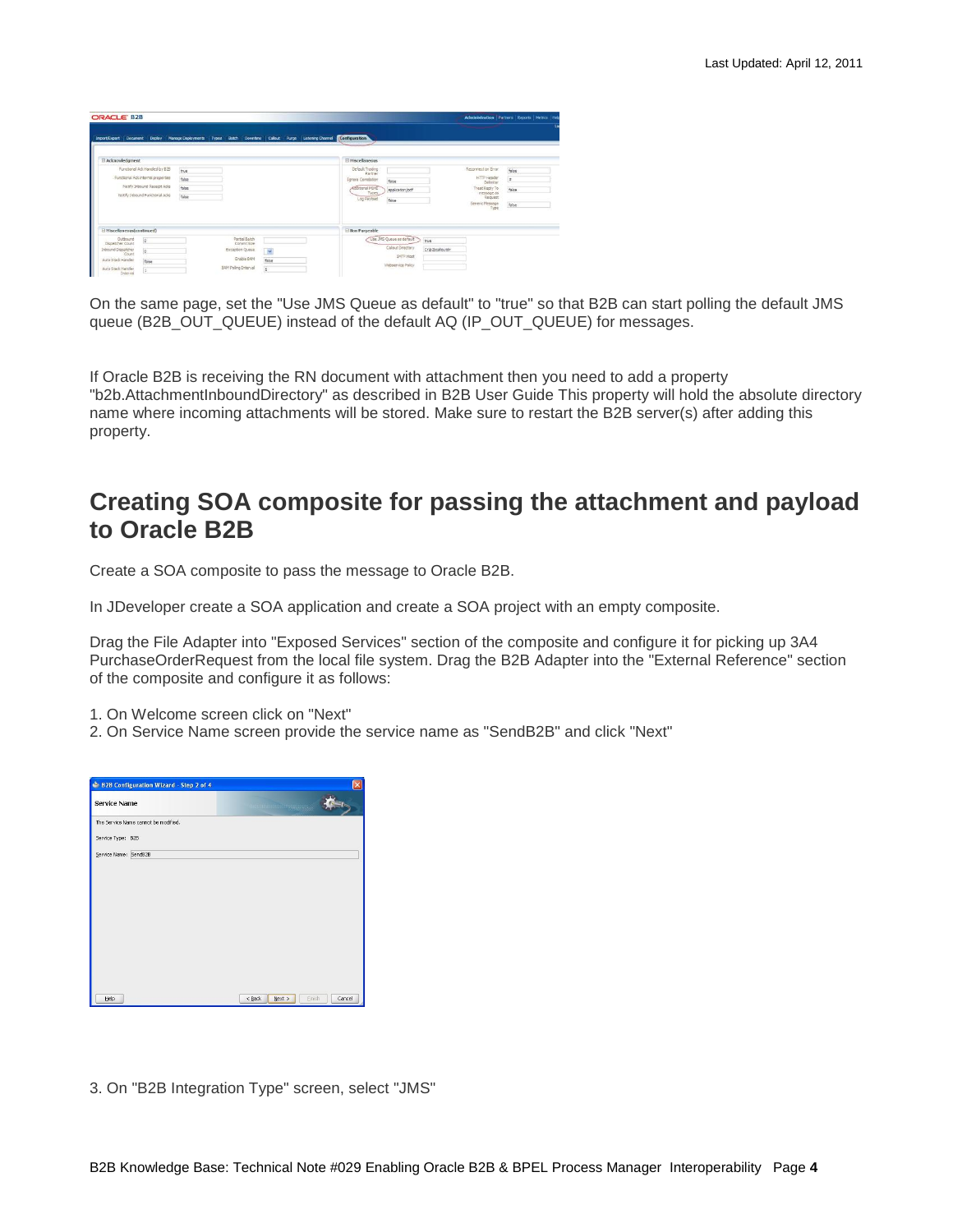| <b>B2B Integration Type</b>      |                                          |  |
|----------------------------------|------------------------------------------|--|
|                                  | ordio in idio i <sup>o in</sup> WANDOW C |  |
| Select the B2B integration type. |                                          |  |
| Default<br>∩                     |                                          |  |
| $O$ AQ                           |                                          |  |
| $\odot$ JMS                      |                                          |  |
|                                  |                                          |  |
|                                  |                                          |  |
|                                  |                                          |  |
|                                  |                                          |  |
|                                  |                                          |  |
|                                  |                                          |  |
|                                  |                                          |  |
|                                  |                                          |  |
|                                  |                                          |  |

4. On "Application Server Connection" screen select the Application Server connection you have created or create a new one. This connection should be created to AdminServer of the B2B domain.

| Select the Application Server connection to use to get the document definitions. Select the New button to create a<br>new connection.<br>- + / X<br>localAdminServerSOADomainConn<br>AppServer Connection:<br>User Name: weblogic<br>Host Name: localhost<br><b>SOA Server</b><br>Test B2B<br>AdminServer<br>× | Application Server Connection |  |        |
|----------------------------------------------------------------------------------------------------------------------------------------------------------------------------------------------------------------------------------------------------------------------------------------------------------------|-------------------------------|--|--------|
|                                                                                                                                                                                                                                                                                                                |                               |  |        |
|                                                                                                                                                                                                                                                                                                                |                               |  |        |
|                                                                                                                                                                                                                                                                                                                |                               |  |        |
|                                                                                                                                                                                                                                                                                                                |                               |  |        |
|                                                                                                                                                                                                                                                                                                                |                               |  |        |
|                                                                                                                                                                                                                                                                                                                |                               |  |        |
|                                                                                                                                                                                                                                                                                                                |                               |  |        |
|                                                                                                                                                                                                                                                                                                                |                               |  |        |
|                                                                                                                                                                                                                                                                                                                |                               |  |        |
|                                                                                                                                                                                                                                                                                                                |                               |  |        |
| Help<br>$<$ Back<br>Next ><br>Finish                                                                                                                                                                                                                                                                           |                               |  | Cancel |

5. On the "Operation" screen, select Send

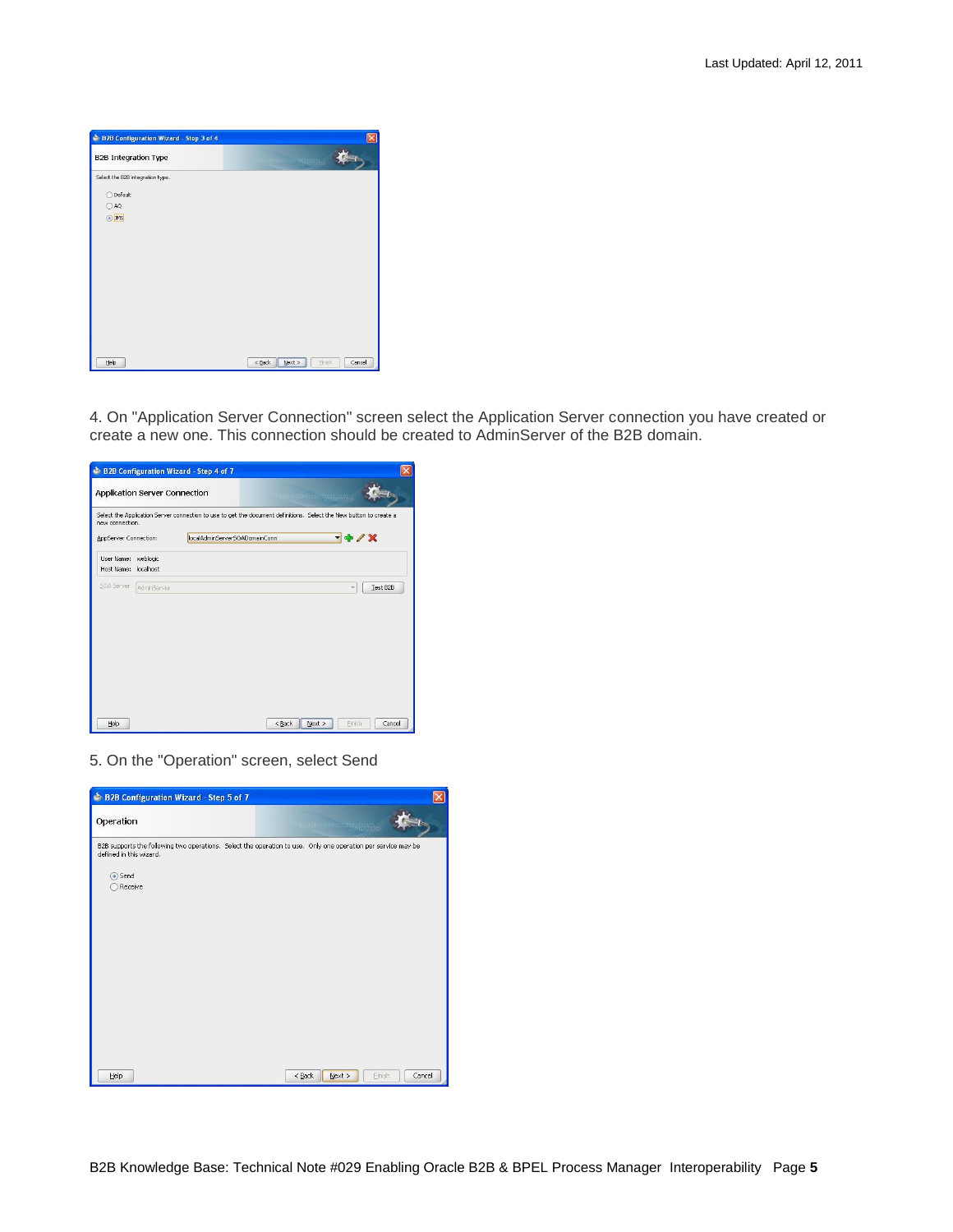- 6. On "Document Definition Handling" screen, just click on "Next"
- 7. On "Document Definition" screen, select the 3A4 PurchaseOrderRequest's Document Definition

| <b>Document Definition</b>                                                                                                                                                                                                 | <b>WEDDING CONSTRUCTS</b>                     |
|----------------------------------------------------------------------------------------------------------------------------------------------------------------------------------------------------------------------------|-----------------------------------------------|
| Select the document definition for this service.                                                                                                                                                                           |                                               |
|                                                                                                                                                                                                                            | Refresh<br><b>B2B Configuration</b><br>Search |
| Use Routing ID                                                                                                                                                                                                             |                                               |
| Document Definitions<br>Custom<br>画<br><b>EDI EDIFACT</b><br>匣<br>EDI X12<br>审<br><b>RosettaNet</b><br>白 2 V02.00<br>Pip3A4PurchaseOrderConfirmation<br>Pip3A4PurchaseOrderRequest<br>PurchaseOrderRequest_Def<br>由 2B B2B |                                               |
| Help                                                                                                                                                                                                                       | $<$ Back<br>Finish<br>Next ><br>Cancel        |

8. On "JMS Provider" screen select the "Oracle Weblogic JMS" from the drop-down against Oracle Enterprise Messaging Service (OEMS) option

| B2B Configuration Wizard - Step 8 of 10                          |                                                                                                                                                                                                                      |        |
|------------------------------------------------------------------|----------------------------------------------------------------------------------------------------------------------------------------------------------------------------------------------------------------------|--------|
| <b>JMS Provider</b>                                              |                                                                                                                                                                                                                      |        |
|                                                                  | Select the JMS provider. Oracle Enterprise Messaging Service allows you to integrate with Oracle's Weblogic or<br>Advanced Queueing messaging service. You can also choose to integrate with a third party provider. |        |
| · Oracle Enterprise Messaging Service (OEMS) Oracle Weblogic JMS |                                                                                                                                                                                                                      |        |
| Third Party                                                      |                                                                                                                                                                                                                      |        |
|                                                                  |                                                                                                                                                                                                                      |        |
|                                                                  |                                                                                                                                                                                                                      |        |
|                                                                  |                                                                                                                                                                                                                      |        |
|                                                                  |                                                                                                                                                                                                                      |        |
|                                                                  |                                                                                                                                                                                                                      |        |
|                                                                  |                                                                                                                                                                                                                      |        |
|                                                                  |                                                                                                                                                                                                                      |        |
|                                                                  |                                                                                                                                                                                                                      |        |
|                                                                  |                                                                                                                                                                                                                      |        |
|                                                                  |                                                                                                                                                                                                                      |        |
| Help                                                             | $<$ Back<br>Next<br>Finish                                                                                                                                                                                           | Cancel |

9. On "Service Connection" screen again select the Application Server Connection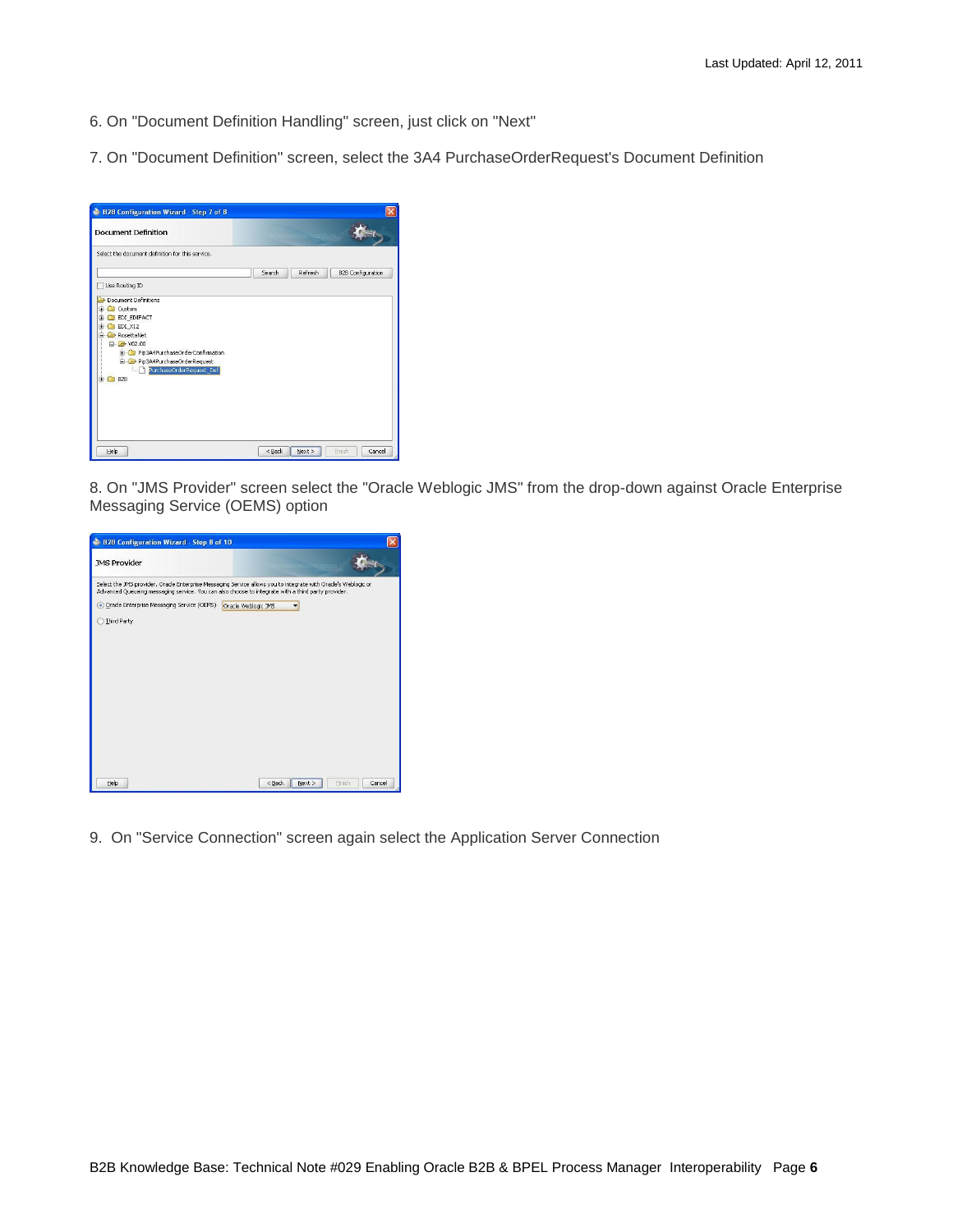| An Application Server Connection is required to configure this adapter. Select an application server connection already<br>defined in your project or create a new connection.<br>$-4/8$<br>IncalAdminServerSOADomainConn<br>AppServer Connection:<br>weblogic<br>User Name:<br>Host Name: localhost | <b>Service Connection</b> | <b>CONTRACTOR CONTRACTOR</b> |  |
|------------------------------------------------------------------------------------------------------------------------------------------------------------------------------------------------------------------------------------------------------------------------------------------------------|---------------------------|------------------------------|--|
|                                                                                                                                                                                                                                                                                                      |                           |                              |  |
|                                                                                                                                                                                                                                                                                                      |                           |                              |  |
|                                                                                                                                                                                                                                                                                                      |                           |                              |  |
|                                                                                                                                                                                                                                                                                                      |                           |                              |  |
|                                                                                                                                                                                                                                                                                                      |                           |                              |  |
|                                                                                                                                                                                                                                                                                                      |                           |                              |  |
|                                                                                                                                                                                                                                                                                                      |                           |                              |  |
|                                                                                                                                                                                                                                                                                                      |                           |                              |  |
|                                                                                                                                                                                                                                                                                                      |                           |                              |  |
|                                                                                                                                                                                                                                                                                                      |                           |                              |  |
|                                                                                                                                                                                                                                                                                                      |                           |                              |  |
|                                                                                                                                                                                                                                                                                                      |                           |                              |  |
|                                                                                                                                                                                                                                                                                                      |                           |                              |  |
|                                                                                                                                                                                                                                                                                                      |                           |                              |  |
| Help<br>Finish<br>$<$ Back<br>Next                                                                                                                                                                                                                                                                   |                           |                              |  |

10. On "Produce Operation Parameters" screen, click on the browse button against "Destination Name" and select "B2B\_OUT\_QUEUE (queue)" under "SOAJMSModule" and click ok. Accept the default for other settings and click on "Next"

| <b>Select Destination</b>                                   |                                                                                                                                                                                                                                                                                                                                                                                                                                                                                                                                                                                                        |
|-------------------------------------------------------------|--------------------------------------------------------------------------------------------------------------------------------------------------------------------------------------------------------------------------------------------------------------------------------------------------------------------------------------------------------------------------------------------------------------------------------------------------------------------------------------------------------------------------------------------------------------------------------------------------------|
| button.                                                     | Select a destination and click OK, You may select different search criteria and click the Search                                                                                                                                                                                                                                                                                                                                                                                                                                                                                                       |
| Search                                                      |                                                                                                                                                                                                                                                                                                                                                                                                                                                                                                                                                                                                        |
| Destination Type:                                           | All Types                                                                                                                                                                                                                                                                                                                                                                                                                                                                                                                                                                                              |
| <b>Destination Name:</b>                                    |                                                                                                                                                                                                                                                                                                                                                                                                                                                                                                                                                                                                        |
|                                                             | Search<br>Show All                                                                                                                                                                                                                                                                                                                                                                                                                                                                                                                                                                                     |
| Destinations                                                |                                                                                                                                                                                                                                                                                                                                                                                                                                                                                                                                                                                                        |
| BAMJmsSystemResource<br>BPMJMSModule<br><b>SOAJMSModule</b> | OraSDPM/Queues/OraSDPMAppDefRcvQ1 auto 2 (queue)<br>Ora5DPM/Oueues/Ora5DPMW5RcvQ1 auto 2 (queue)<br>oracle.bam.messaging.activedatacache.activedata (topic)<br>oracle.bam.messaging.systemobjectnotification (topic)<br>oracle.bam.messaging.reportcache.activedata (topic)<br>MeasurementTopic (topic)<br>PeopleQueryTopic (topic)<br>TestFwkQueue (queue)<br>NotificationSenderOueue (queue)<br>B2BEventQueue (gueue)<br>B2B IN OUEUE (queue)<br>B2B OUT QUEUE (queue)<br>EDNQueue (queue)<br>B2BBroadcastTopic (topic)<br>XmlSchemaChangeNotificationTopic (topic)<br>DemoSupplierTopic UDD (topic) |
| Help                                                        | Cancel<br>OK                                                                                                                                                                                                                                                                                                                                                                                                                                                                                                                                                                                           |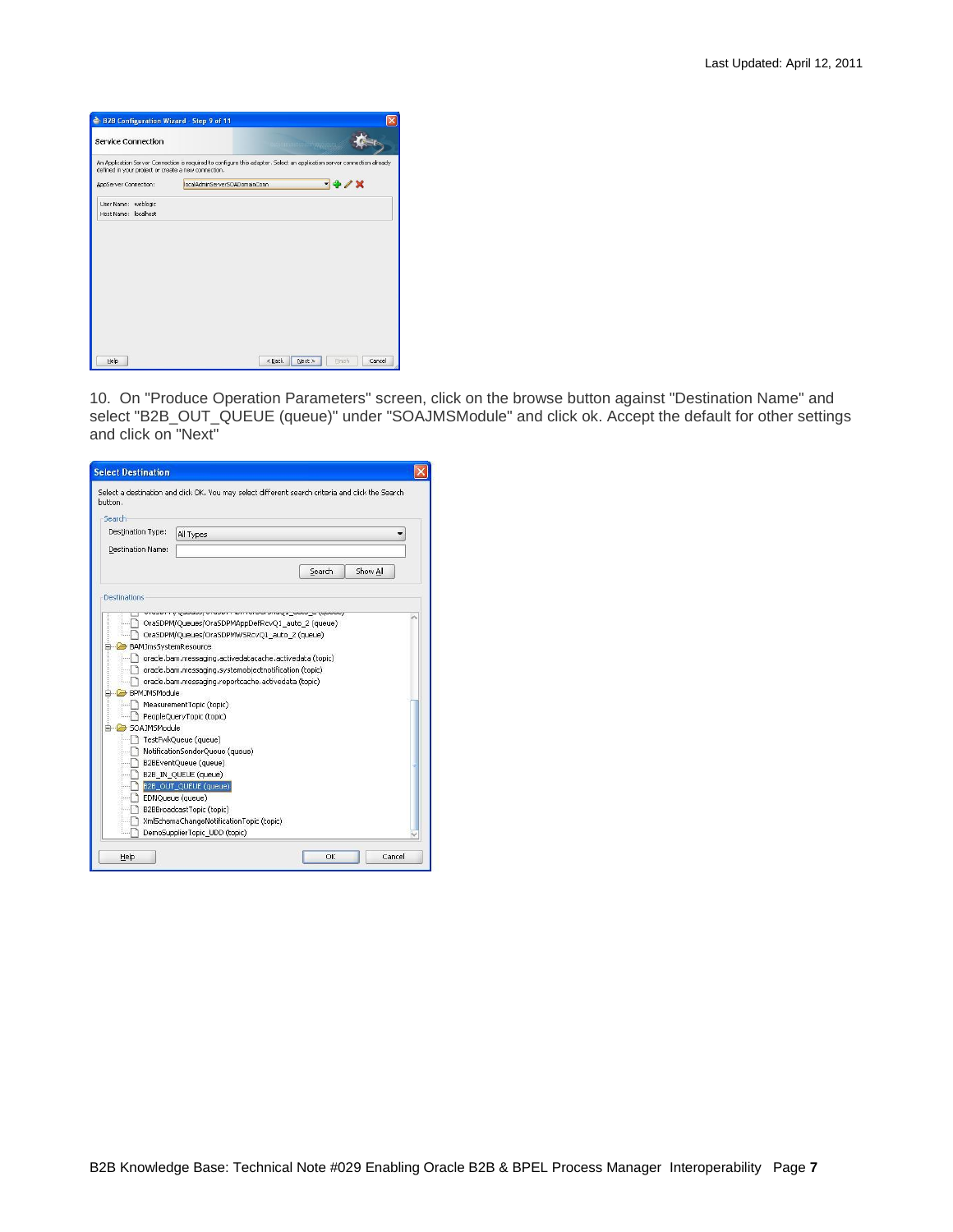| B2B Configuration Wizard - Step 10 of 11                |                       |                                                                                                                                                                                                                                  |   |                  |
|---------------------------------------------------------|-----------------------|----------------------------------------------------------------------------------------------------------------------------------------------------------------------------------------------------------------------------------|---|------------------|
| <b>Produce Operation Parameters</b>                     |                       | <b>IDIDIDIDI TRAVIS DASS</b>                                                                                                                                                                                                     |   |                  |
| Enter the parameters for the Produce Message operation. |                       |                                                                                                                                                                                                                                  |   |                  |
| Destination Name (Queue):                               | ims/b2b/B2B_OUT_QUEUE |                                                                                                                                                                                                                                  |   | Browse           |
| Message Body Type:                                      | TextMessage           |                                                                                                                                                                                                                                  |   |                  |
| Delivery Mode:                                          | Persistent            |                                                                                                                                                                                                                                  |   |                  |
| Priority:                                               |                       |                                                                                                                                                                                                                                  |   |                  |
| TimeToLive:                                             | ۱o                    |                                                                                                                                                                                                                                  | ₽ | seconds          |
| the JMS destination at runtime.                         |                       | Specify the JNDI name for the JMS Connection. The deployment descriptor for the deployed instance of the JMS<br>Adapter must associate this JNDI name with a set of configuration properties needed by the JMS Adapter to access |   |                  |
| JNDI Name:                                              | eis/wls/Queue         |                                                                                                                                                                                                                                  |   |                  |
|                                                         |                       |                                                                                                                                                                                                                                  |   |                  |
| Help                                                    |                       | $<$ Back<br>Next                                                                                                                                                                                                                 |   | Cancel<br>Finish |

11. Click on "Finish" to generate the adapter configuration files

Now drag a BPEL process to the Components section of the composite and configure it as below:

Name – SendToB2B Namespace – Accept the default Template – Define Service Later

|                     | <b>Create BPEL Process</b>                                                                                                                                                                         |        |
|---------------------|----------------------------------------------------------------------------------------------------------------------------------------------------------------------------------------------------|--------|
| <b>EPEL Process</b> | A BFEL process is a service orchestration, based on the BFEL specification, used to describe/execute a<br>business process (or large grained service), which is implemented as a stateful service. |        |
|                     | ⊙ BPEL 1.1 Specification ○ BPEL 2.0 Specification                                                                                                                                                  |        |
| Name:               | SendToB28                                                                                                                                                                                          |        |
|                     | Namespace: http://imihs.orade.com/Test50A/Test82BAltachment/SendToB2B                                                                                                                              |        |
| Template:           | O Define Service Later                                                                                                                                                                             |        |
|                     |                                                                                                                                                                                                    |        |
|                     |                                                                                                                                                                                                    |        |
| Help                | ĆК                                                                                                                                                                                                 | Cancel |

Connect this BPEL process with the File Adapter and B2B by dragging wires appropriately as shown below: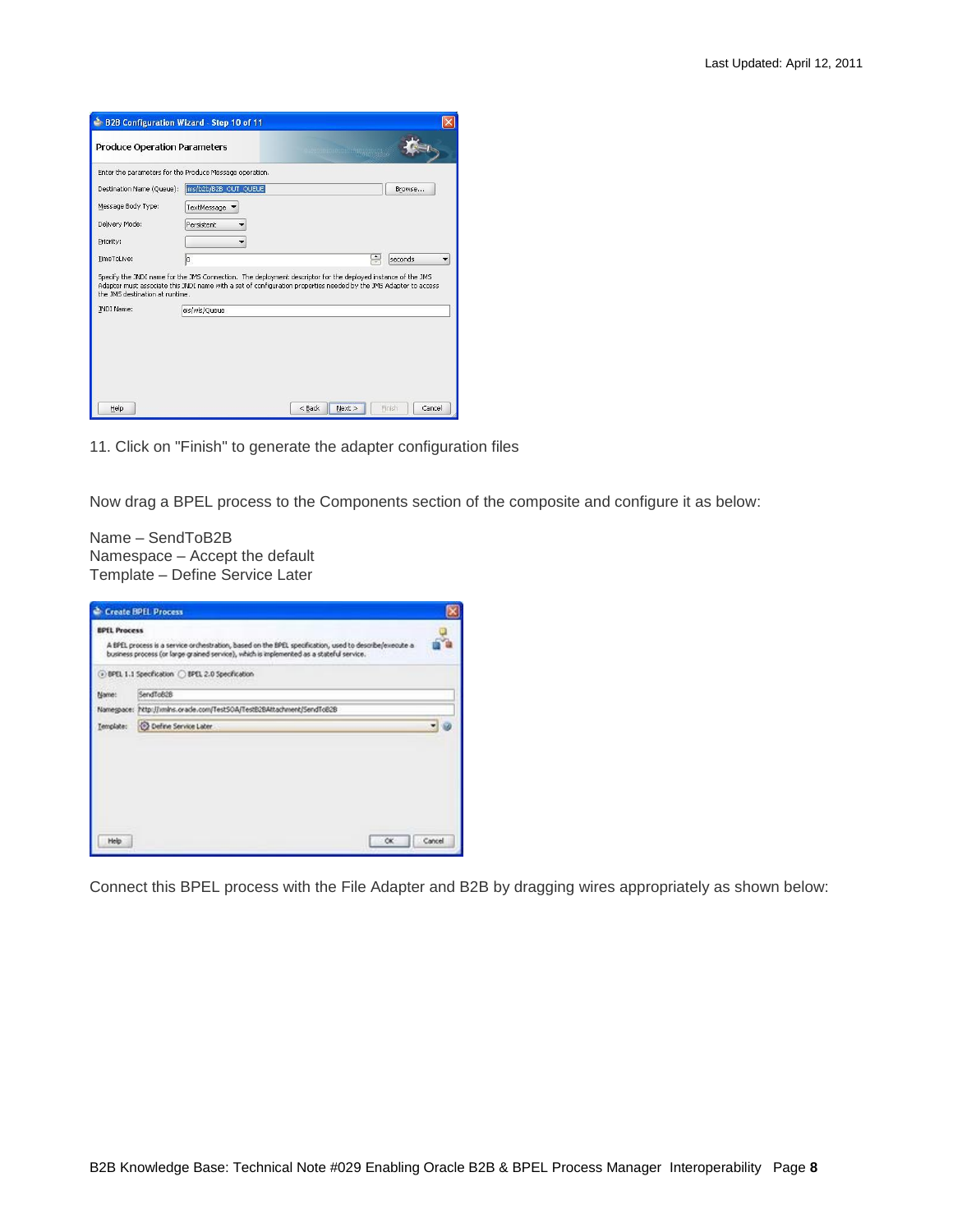| <b>VITERS EXCITE</b>                          |                     | Congrate: Exutil/EARachment<br>External References |
|-----------------------------------------------|---------------------|----------------------------------------------------|
| <b>Consol Services</b>                        | Computered          | <b>Contract Contract Avenue</b>                    |
| $+65$                                         | <b>BETHI Thread</b> |                                                    |
| <b>PULLIPALAA</b><br>Орензиле<br><b>Frank</b> |                     | Sand4 (19<br><b>Depression</b><br>Protyce Message  |
|                                               |                     |                                                    |
|                                               |                     |                                                    |

Double-click on BPEL Process SendToB2B to configure it. Add a receive activity in main scope to receive the 3A4 PurchaseOrderRequest payload from File Adapter and add an invoke activity to invoke the B2B adapter to send message to B2B. In between receive and invoke activity add an Assign activity to assign values to B2B required headers and attachment. The BPEL process should look as shown below:



In the main scope add the variables below of xsd:string type:

i) ToParty

- ii) FromParty
- iii) DocType
- iv) DocTypeRevision
- v) MsgType
- vi) MsgId
- vii) Attachment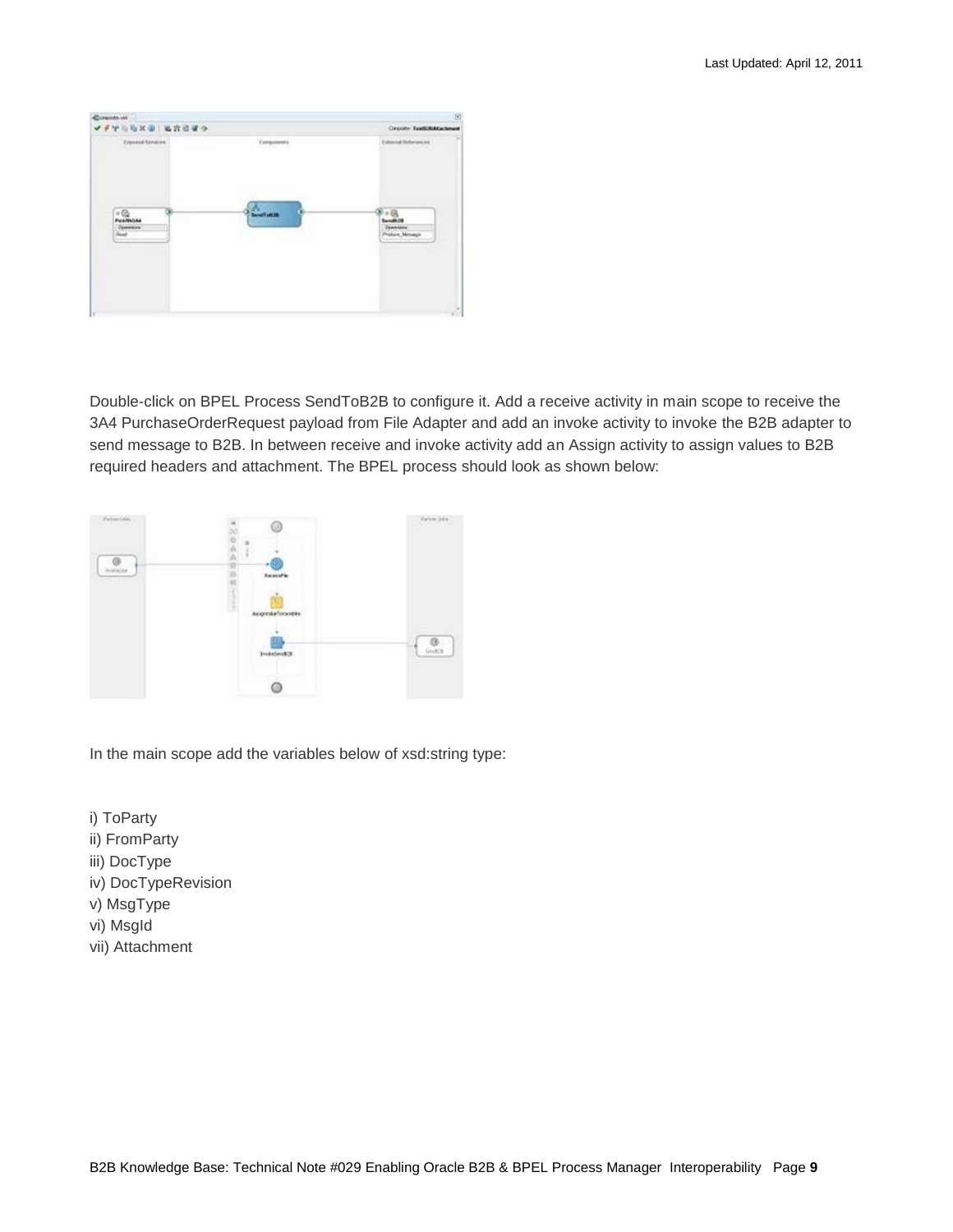| Variables: |                                     |              |              |  |  |
|------------|-------------------------------------|--------------|--------------|--|--|
|            | Name                                | Type         | OName        |  |  |
|            | (x) ReceiveFile_Read_In MessageType |              | ns1:Read_msg |  |  |
|            | (x) InvokeSend828 Prod MessageType  |              | ns2:B2EMsg   |  |  |
|            | (x) ToParty                         | Simple Type: | usd:string   |  |  |
|            | (R) FromParty                       | Simple Type  | xsd:string   |  |  |
|            | $(x)$ Doclape                       | Smple Type   | xsd:string   |  |  |
|            | (A) DocTypeRevision                 | Simple Type  | xsd:string   |  |  |
|            | (a) MsgType                         | Simple Type  | ksd:string   |  |  |
|            | (E) Msold                           | Simple Type  | xsd:string   |  |  |
|            | (E) Attachment                      | Simple Type  | xsd:string   |  |  |
|            | Show Namespace URIs                 |              |              |  |  |

Edit the Assign activity of BPEL process and perform the following copy operations to assign values to above variables:

1. Copy the input variable (*ReceiveFile\_Read\_InputVariable*) body content of BPEL process to output variable (*InvokeSendB2B\_Produce\_Message\_InputVariable*) body content. This will assign the 3A4

PurchaseOrderRequest payload read by file adapter to B2B adapter payload.

- 2. Copy the expression *oraext:generate-guid()* to variable *MsgId*
- 3. Copy the expression *'MarketInc'* to variable *ToParty*
- 4. Copy the expression *'OracleServices'* to variable *FromParty*
- 5. Copy the expression *'Pip3A4PurchaseOrderRequest'* to variable *DocType*
- 6. Copy the expression *'V02.00'* to variable *DocTypeRevision*
- 7. Copy the expression *'1'* to variable *MsgType*

8. Copy the expression*ora:getContentAsString(ora:doc('file:///C:/b2bfile/OS/attachment/out/attachment.xml'))* to variable *Attachment*

In the 8th copy operation, we are reading the content of the attachment XML using*ora:doc()* function and then converting the XML to string using the *ora:getContentAsString()* function

| Grand Contras (Western Barberton Tarpet Boots)                          |                                                                                          |  |
|-------------------------------------------------------------------------|------------------------------------------------------------------------------------------|--|
| <b>Joan Rachel Alter #</b>                                              |                                                                                          |  |
| A bestwaring                                                            | <b>VANNA LESS LT</b>                                                                     |  |
| <b>B</b> CD Parties Links                                               | Virginia LD                                                                              |  |
| 12-23 Tehelder                                                          | Property July 10                                                                         |  |
| Grade Modele                                                            | vanter in all                                                                            |  |
| <b>U. D.S. Vanakeer</b>                                                 | <b>Report For Head Security Adds (SC) at</b>                                             |  |
| 1 B CO PAGE-FBI FAST DEATHING                                           | Industrialist Product Newson Stadinistic (S) to                                          |  |
| GL-01 look-                                                             | leater \$25 to                                                                           |  |
| E. O. nortplatfuctualcommunic restatution<br>ä                          | Nicola chance the auto in the fact and the control of the con-<br><b>Salario Col. in</b> |  |
| in CO Invitationit25, Finlan Noman, Systematic                          | Frontenz DO W                                                                            |  |
| <b>B. OO Tallats</b><br>ш                                               | Darlam GO &                                                                              |  |
| is Col Products                                                         | Corbonheren 00 a                                                                         |  |
| B OU Cluffulni<br>岂<br>A. Oil contactwiser.                             | highes (b) a                                                                             |  |
| a complex                                                               | Page 20 is                                                                               |  |
| n<br>in call model.                                                     | Missioned (s) is                                                                         |  |
|                                                                         | w                                                                                        |  |
| н<br><b>Giber</b>                                                       |                                                                                          |  |
| diam.                                                                   | Eb.                                                                                      |  |
| CO Record M. Food, Josef Innishabide De D Pa Mill Participate Antiques  | (1) Protein-ADI Jimian Pennan Justimated related that the hand-date                      |  |
| One-known provide (C)                                                   | (COModal)                                                                                |  |
| <b>US IS Minimar</b>                                                    | (id falwhat                                                                              |  |
| E: www.petta-technologians-better-citt, Achifecture televisione et. And | <b>DO MARINESE</b>                                                                       |  |
| <b>IS Theoderand</b>                                                    | (kimieretatu)                                                                            |  |
| <b>Co CL To Nicholson Installation and</b>                              | distributions?                                                                           |  |
| 自我 Mater                                                                | Distributional annuality                                                                 |  |
|                                                                         | EXPRESSMENT                                                                              |  |
| <b>DRY</b>                                                              |                                                                                          |  |
|                                                                         |                                                                                          |  |
| <b>CHE</b>                                                              | Balti Ol Cave                                                                            |  |

Populate the JMS headers with the value of variables we assigned above. Go to the source of BPEL process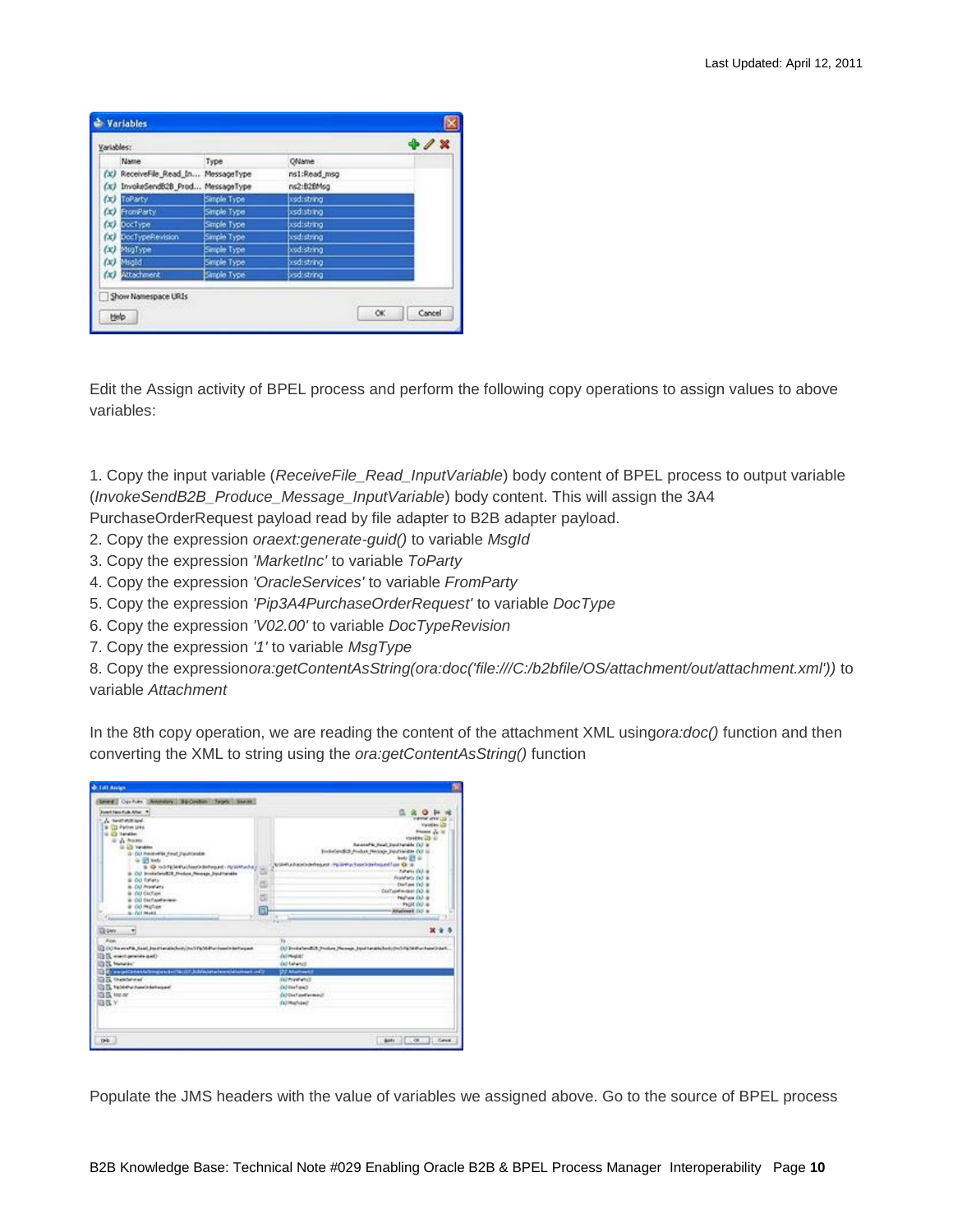and modify the invoke node as below:

<invoke name="InvokeSendB2B" inputVariable="InvokeSendB2B\_Produce\_Message\_InputVariable" partnerLink="SendB2B" portType="ns2:Produce\_Message\_ptt" operation="Produce\_Message" bpelx:invokeAsDetail="no"> <bpelx:inputProperty name="jca.jms.JMSProperty.FROM\_PARTY" variable="FromParty"/> <bpelx:inputProperty name="jca.jms.JMSProperty.TO\_PARTY" variable="ToParty"/> <bpelx:inputProperty name="jca.jms.JMSProperty.DOCTYPE\_NAME" variable="DocType"/> <bpelx:inputProperty name="jca.jms.JMSProperty.DOCTYPE\_REVISION" variable="DocTypeRevision"/> <bpelx:inputProperty name="jca.jms.JMSProperty.MSG\_TYPE" variable="MsgType"/> <bpelx:inputProperty name="jca.jms.JMSProperty.MSG\_ID" variable="MsgId"/> <bpelx:inputProperty name="jca.jms.JMSProperty.ATTACHMENT" variable="Attachment"/> </invoke>

Here the invoke node is populating the JMS properties required for processing in Oracle B2B with the values of the variables we declared.

Save your project and deploy it to the SOA server.

#### <span id="page-10-0"></span>**Monitoring the message with attachments**

In order to test the configuration changes described above, drop a 3A4 PurchaseOrderRequest into the directory where the File Adapter is polling. Wait until the file gets deleted from that directory.

1. Login to the EM console and navigate to the SOA composite.

2. Under "Recent Instances" section, click on the Instance ID to open up the Flow Trace.

3. Click on "SendToB2B" component on Flow Trace to view the Audit Trail.

4. See the Assign Action Audit Trail and expand the payload under "Updated variable "Attachment" (You will only able to see payload if Audit level is set to Development). It should show you the exact content as the attachment XML. You can also see under the InvokeSendB2B audit trail that headers are being populated with exact values. Make sure that content of header "jca.jms.JMSProperty.ATTACHMENT" is same as our attachment XML.



Login to B2B console and go to Reports section. In Business Message Reports, expand the details of 3A4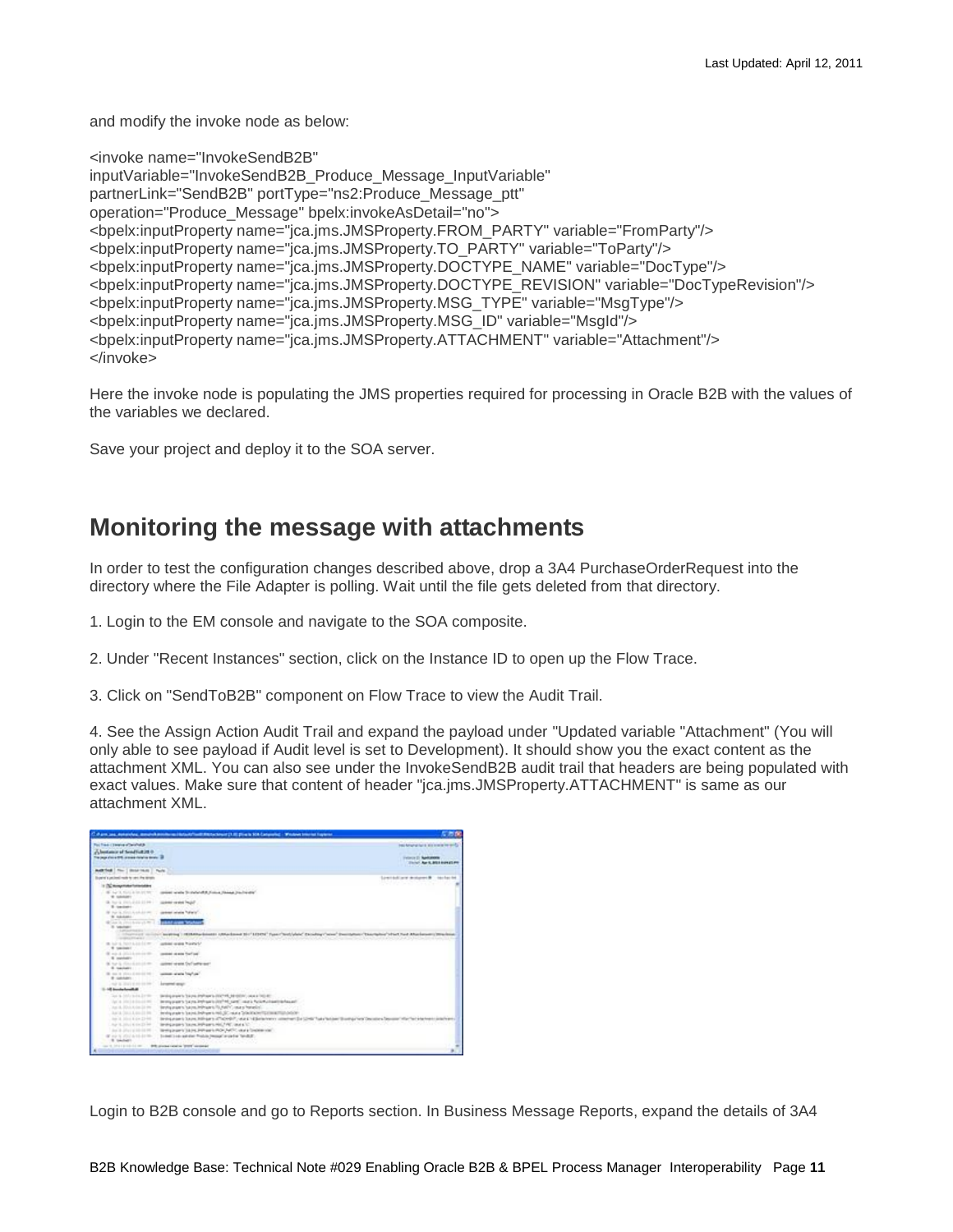PurchaseOrderRequest which has been sent to TP. Scroll down and click on the link against "Attachment" in Business Message Report details. It must show you exactly same content as the attachment XML



To check whether the attachments have been included in the message sent to the TP, go to the Wire Message Reports and expand the details of 3A4 PurchaseOrderRequest which has been sent to the TP. In details, click on "Packed Message" and scroll down. You must be able to see the attachments at the bottom.



## <span id="page-11-0"></span>**Conclusion**

In summary, we are done with sending Text and Binary attachments with RosettaNet message using Oracle B2B and composite with JMS interface. We learned how to enable the attachment support for RosettaNet protocol in Oracle B2B 11g by explaining:

- How to create the attachment XML,
- How to configure the Oracle B2B to send attachments,
- How to pass the payload and attachment from the SOA Composite to Oracle B2B using JMS, and
- How to monitor and verify the attachments using the EM console and B2B reports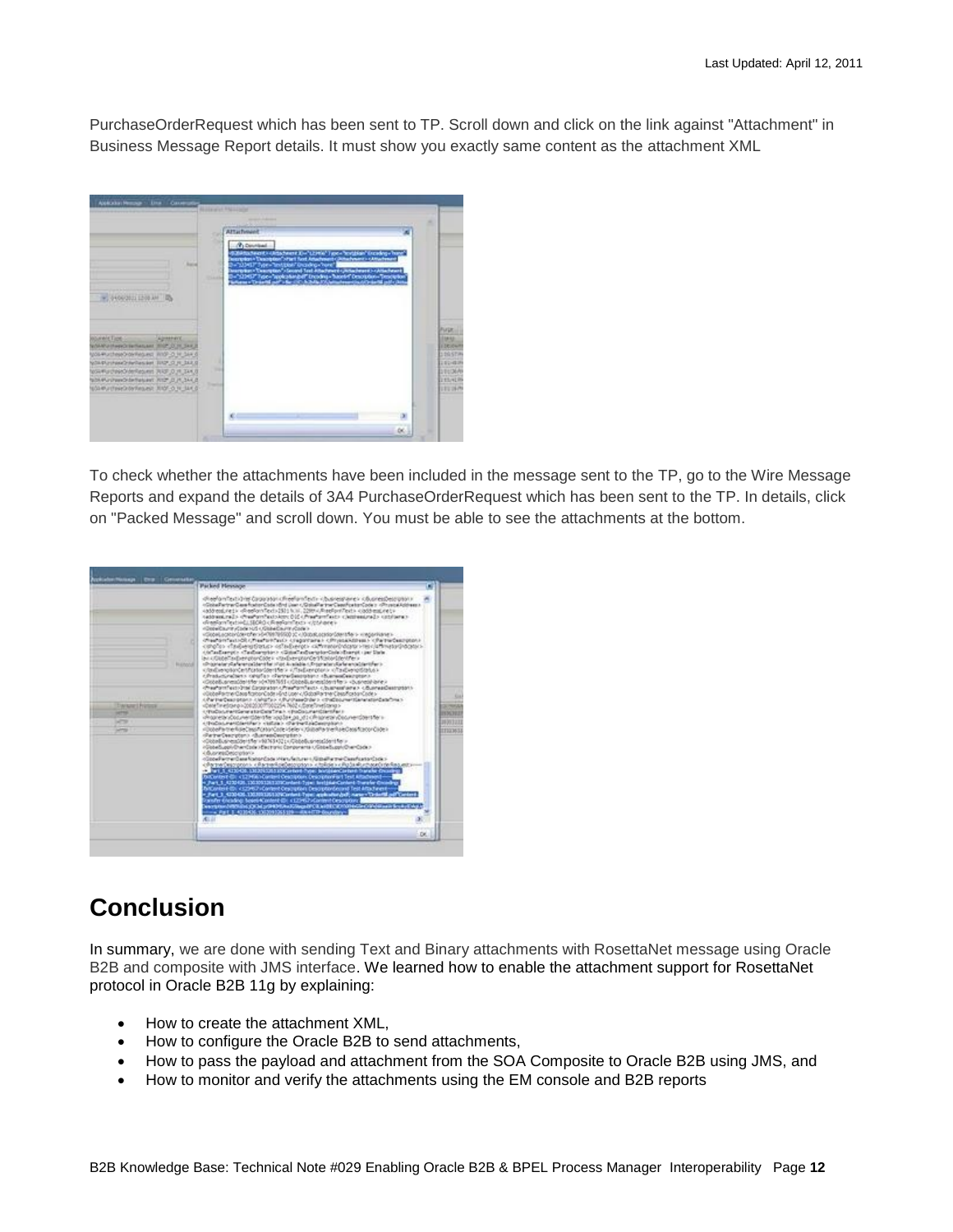# <span id="page-12-0"></span>**Appendix**

## <span id="page-12-1"></span>**Attachment Support for RosettaNet in Oracle B2B 10g**

These following steps help in sending Text as an attachment in RosettaNet in Oracle B2B 10g.

1. Create an xml file, which follows the following dtd:

<!ENTITY % common-attributes "id CDATA #IMPLIED" > <!ELEMENT B2BAttachment (Attachment\*)> <!ELEMENT Attachment (#PCDATA) > <!ATTLIST Attachment Type CDATA #REQUIRED ID CDATA #REQUIRED Encoding CDATA #REQUIRED Description CDATA #IMPLIED FileName CDATA #IMPLIED>

2. Save the XML in UNIX FILE FORMAT. Here is the sample xml, which contains 2 attachments:

<?xml version="1.0" encoding="UTF-8"?> <!--Sample XML file generated by XMLSpy v2005 sp1 U [\(http://www.xmlspy.com\)](http://www.xmlspy.com/)--> <B2BAttachment> <Attachment ID="213123" Type="text/plain" Encoding="none" Description="Description">Sample Text message </Attachment>

<Attachment ID="215123" Type="text/plain" Encoding="none" Description="Description">Sample Text message another </Attachment> <Attachment ID="215123" Type="application/pdf" Encoding="base64" Description="Description" FileName="Form.pdf">file:///C:/Form.pdf </Attachment> </B2BAttachment>

3. Edit the enq\_3a4\_req.properties to provide the file name for the "attachment" attribute

4. Provide the directory name in tip.properties for the key "oracle.tip.adapter.b2b.AttachmentInboundDirectory" where the file will be stored in the inbound scenario.

5. Restart the server and enqueue the Message.

6. By Default oracle.tip.adapter.b2b.MimeType accepts only below types,

- @ application/xml
- @ application/octet-stream
- @ application/EDIFACT
- @ application/EDI-X12
- @ application/jpg
- @ image/jpeg
- @ application/gzip
- @ application/x-gzip
- @ application/pkcs7-signature

For more options you must modify tip.properties in \$ORACLE\_HOME/ip/config directory to include your